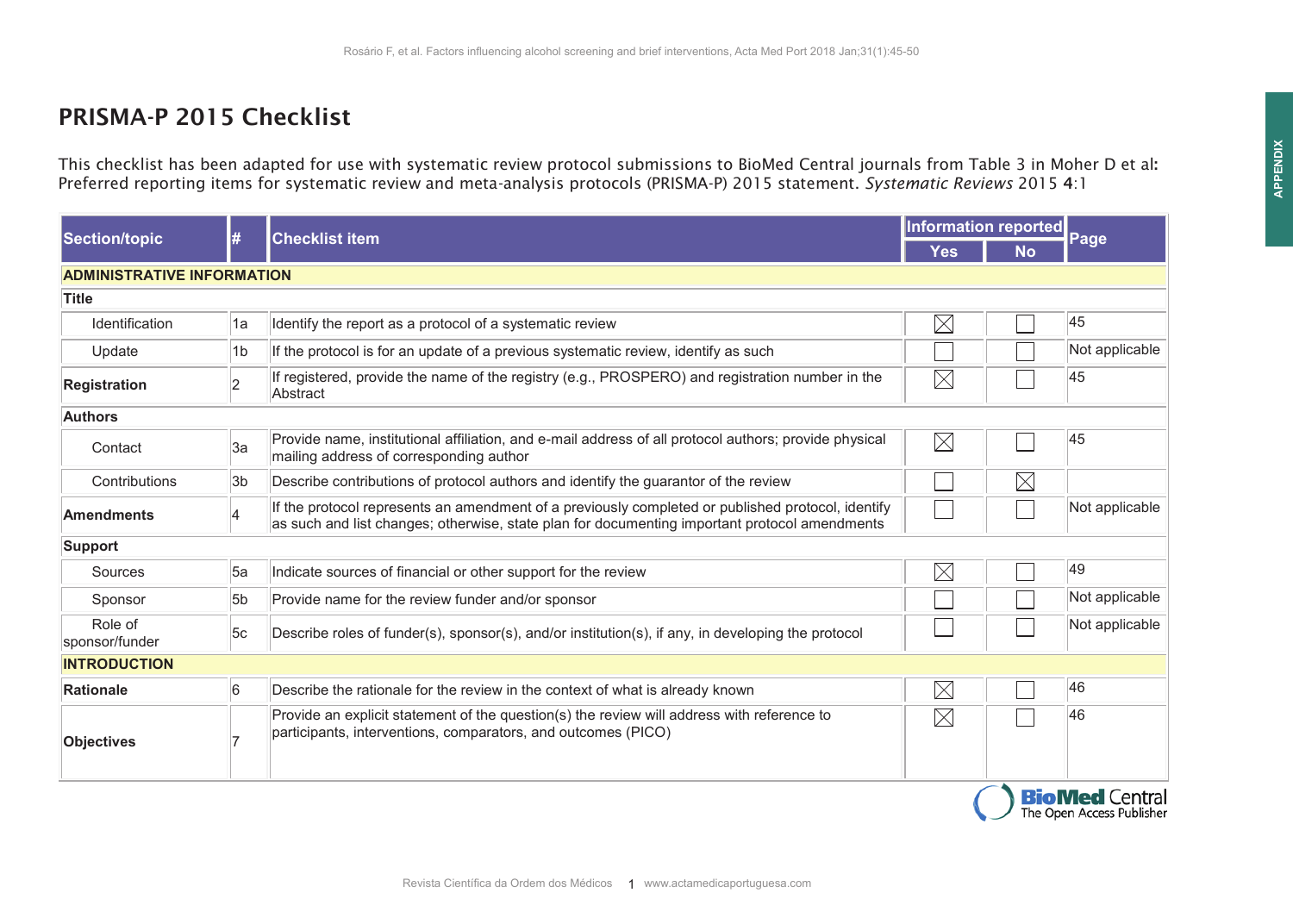| Section/topic                                | #               | <b>Checklist item</b>                                                                                                                                                                                                                                      | Information reported |           |                |  |  |  |
|----------------------------------------------|-----------------|------------------------------------------------------------------------------------------------------------------------------------------------------------------------------------------------------------------------------------------------------------|----------------------|-----------|----------------|--|--|--|
|                                              |                 |                                                                                                                                                                                                                                                            | <b>Yes</b>           | <b>No</b> | Page           |  |  |  |
| <b>METHODS</b>                               |                 |                                                                                                                                                                                                                                                            |                      |           |                |  |  |  |
| <b>Eligibility criteria</b>                  | 8               | Specify the study characteristics (e.g., PICO, study design, setting, time frame) and report<br>characteristics (e.g., years considered, language, publication status) to be used as criteria for<br>eligibility for the review                            | $\boxtimes$          |           | 46-47          |  |  |  |
| <b>Information sources</b>                   | 9               | Describe all intended information sources (e.g., electronic databases, contact with study authors,<br>trial registers, or other grey literature sources) with planned dates of coverage                                                                    | $\boxtimes$          |           | 47             |  |  |  |
| <b>Search strategy</b>                       | 10              | Present draft of search strategy to be used for at least one electronic database, including planned<br>limits, such that it could be repeated                                                                                                              | $\boxtimes$          |           | Appendix 2     |  |  |  |
| <b>STUDY RECORDS</b>                         |                 |                                                                                                                                                                                                                                                            |                      |           |                |  |  |  |
| Data management                              | 11a             | Describe the mechanism(s) that will be used to manage records and data throughout the review                                                                                                                                                               | $\boxtimes$          |           | 47             |  |  |  |
| Selection process                            | 11 <sub>b</sub> | State the process that will be used for selecting studies (e.g., two independent reviewers) through<br>each phase of the review (i.e., screening, eligibility, and inclusion in meta-analysis)                                                             | $\boxtimes$          |           | 47-48          |  |  |  |
| Data collection<br>process                   | 11c             | Describe planned method of extracting data from reports (e.g., piloting forms, done independently,<br>in duplicate), any processes for obtaining and confirming data from investigators                                                                    | $\boxtimes$          |           | 48             |  |  |  |
| Data items                                   | 12              | List and define all variables for which data will be sought (e.g., PICO items, funding sources), any<br>pre-planned data assumptions and simplifications                                                                                                   | $\boxtimes$          |           | 48             |  |  |  |
| <b>Outcomes and</b><br>prioritization        | 13              | List and define all outcomes for which data will be sought, including prioritization of main and<br>additional outcomes, with rationale                                                                                                                    | $\boxtimes$          |           | 47-48          |  |  |  |
| <b>Risk of bias in</b><br>individual studies | 14              | Describe anticipated methods for assessing risk of bias of individual studies, including whether<br>this will be done at the outcome or study level, or both; state how this information will be used in<br>data synthesis                                 | $\boxtimes$          |           | 48             |  |  |  |
| <b>DATA</b>                                  |                 |                                                                                                                                                                                                                                                            |                      |           |                |  |  |  |
|                                              | 15a             | Describe criteria under which study data will be quantitatively synthesized                                                                                                                                                                                |                      |           | Not applicable |  |  |  |
| Synthesis                                    | 15 <sub>b</sub> | If data are appropriate for quantitative synthesis, describe planned summary measures, methods<br>of handling data, and methods of combining data from studies, including any planned exploration<br>of consistency (e.g., / <sup>2</sup> , Kendall's tau) |                      |           | Not applicable |  |  |  |
|                                              | 15 <sub>c</sub> | Describe any proposed additional analyses (e.g., sensitivity or subgroup analyses, meta-<br>regression)                                                                                                                                                    | $\boxtimes$          |           | 48             |  |  |  |
|                                              | 15d             | If quantitative synthesis is not appropriate, describe the type of summary planned                                                                                                                                                                         | $\boxtimes$          |           | 48             |  |  |  |